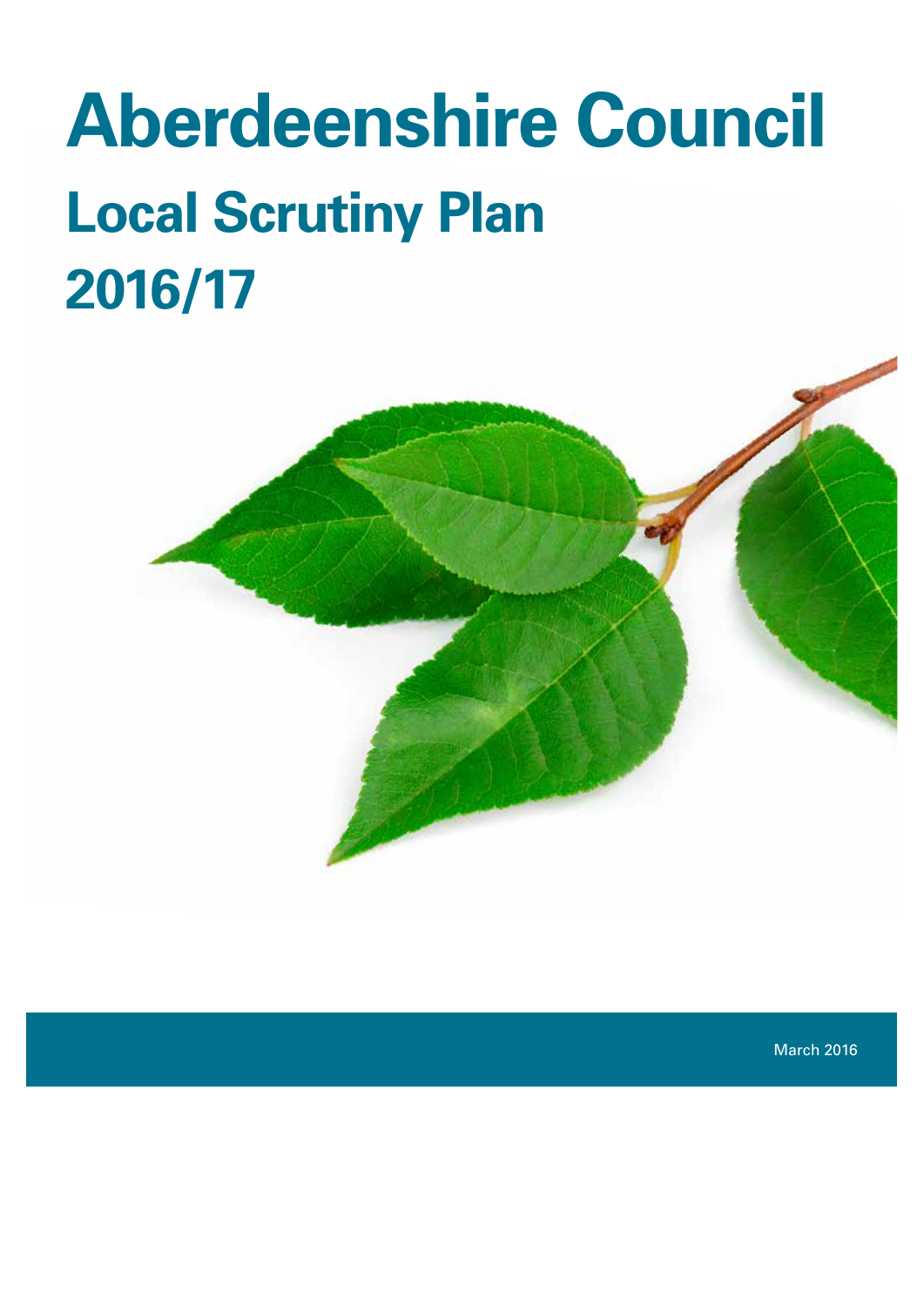# **Aberdeenshire Council**

## **Local Scrutiny Plan 2016/17**

#### **Introduction**

- **1.** This local scrutiny plan sets out the planned scrutiny activity in Aberdeenshire Council during 2016/17. The plan is based on a shared risk assessment undertaken by a local area network (LAN), comprising representatives of all the scrutiny bodies who engage with the council. The shared risk assessment process draws on a range of evidence with the aim of determining any scrutiny activity required and focusing this in the most proportionate way.
- **2.** This plan does not identify or address all risks in the council. It covers only those risk areas that the LAN has identified as requiring scrutiny, or where scrutiny is planned as part of a national programme. Planned scrutiny activity across all councils in Scotland informs the National Scrutiny Plan for 2016/17, which is available on the Audit Scotland website.

#### **Scrutiny risks**

**3.** In the 2015/16 Local Scrutiny Plan, the LAN did not identify any specific areas where scrutiny was required. However, some non-risk based scrutiny activity was identified in the LSP, which had an impact on Aberdeenshire. This included:

**Care Inspectorate:** Joint Inspection of services for children. Inspectors concluded that services provided by the council and its community planning partners were having a positive impact on the wellbeing of children, young people and their families. At the same time, the inspection identified areas for development, which the community planning partnership has started to address.

**Care Inspectorate and HM Inspectorate of Constabulary in Scotland:** Joint Thematic Review of MAPPA**[1](#page-1-0)** in Scotland. The key message within the review report, published in November 2015, was that MAPPA was making an effective contribution to public safety and sex offender management. There were a number of recommendations and areas for development, intended to improve efficiency in processes. The scrutiny bodies will be asking Strategic Oversight Groups and Responsible Authorities to outline how these will be implemented and progress monitored and evaluated.

**Audit Scotland:** Performance audits of social work and roads maintenance were

 $\overline{a}$ 

<span id="page-1-0"></span>**<sup>1</sup>** Multi-agency Public Protection Arrangements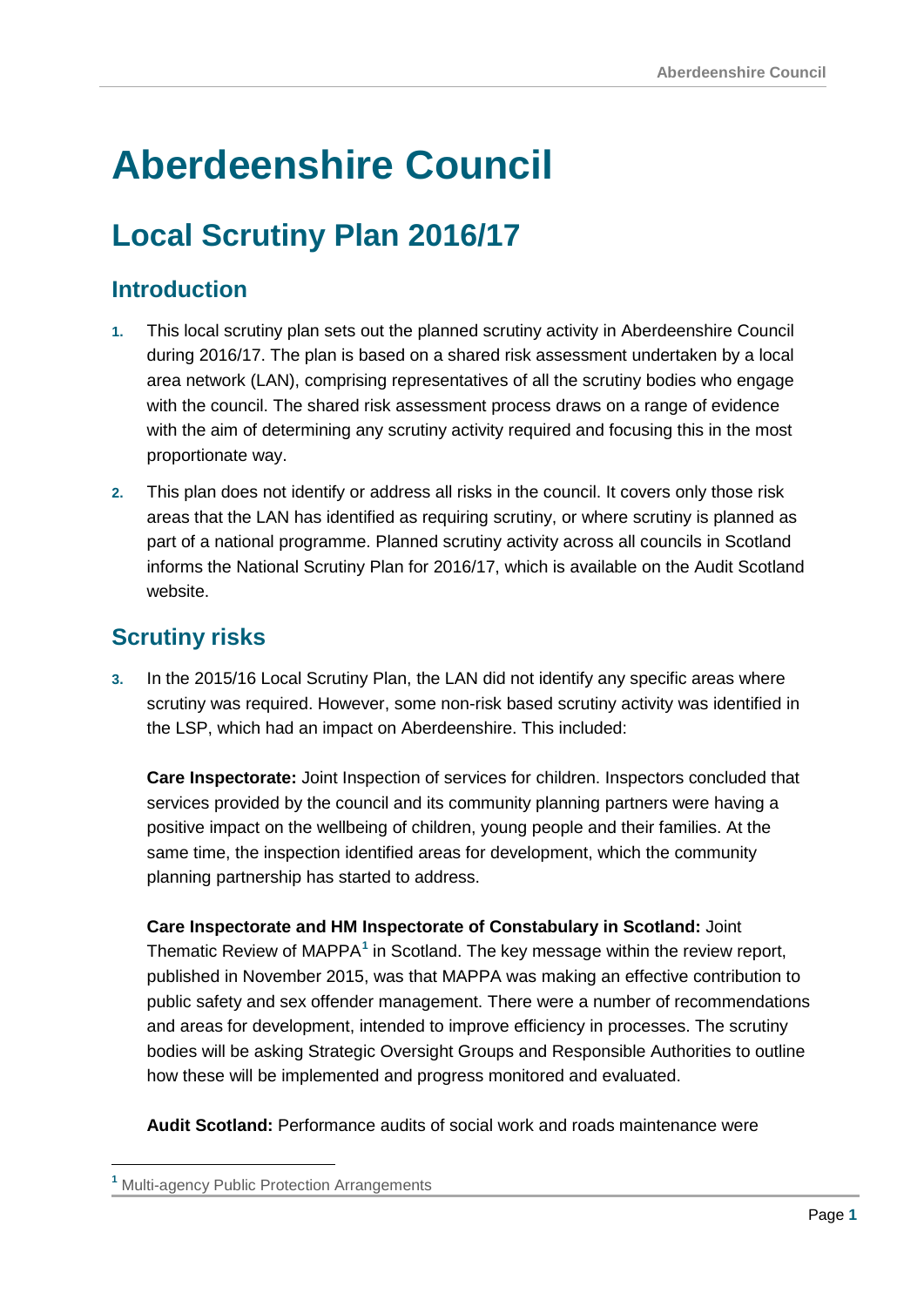ongoing at time of writing, and are scheduled to report later in 2016. Also at national level, Audit Scotland had reported in December 2015 on progress towards health and social care integration, as well as risks that needed to be addressed in order to achieve integrated delivery of health and social care services.

**4.** As in previous years, no specific risks were identified in the shared risk assessment this year. However, the LAN continues to note a number of areas which require ongoing oversight and monitoring work on the part of scrutiny partners. This work includes the following issues:

**Leadership and governance:** Progress in the council's transformation programme in the last 12 months has been slower than anticipated. The council has therefore reworked the programme, previously governed through a separate business Transformation Board, into the overall governance of the strategic leadership team. In the coming year the LAN will be keen to see how the council brings together service improvement, the public sector reform agenda and financial/workforce/asset planning into a cohesive long term vision and plan, ensuring the scope and pace of change is delivered.

**Future years funding gap:** Some progress has been made in this area, including a set of high level proposals developed for consideration by the administration, which will be applied as part of a balanced budget for 2016/17. However, further, more detailed work is required for future years, which is being progressed through the development of a medium term financial strategy. This is intended to introduce a more collaborative approach to financial planning. Whilst acknowledging this, the LAN continues to have some concerns that the pace and scale of delivery is not yet sufficient to fully meet the council's objectives and address its longer term financial challenges. In addition, it is unclear whether the opportunities afforded by health and social care integration – in terms of new, more efficient and effective ways of service delivery – are in the process of being realised.

**Housing and homelessness:** To assess the risks to social landlord services SHR has reviewed and compared the performance of all Scottish social landlords to identify the weakest performing landlords. SHR has assessed the performance of this council and concluded that no additional scrutiny is required beyond statutory work.

**Education Scotland:** Recruitment of teaching staff continues to be a challenge for the council. There is scope to further improve inspection outcomes. The Area Lead Officer will continue to monitor the impact of steps taken by the council to address both these areas.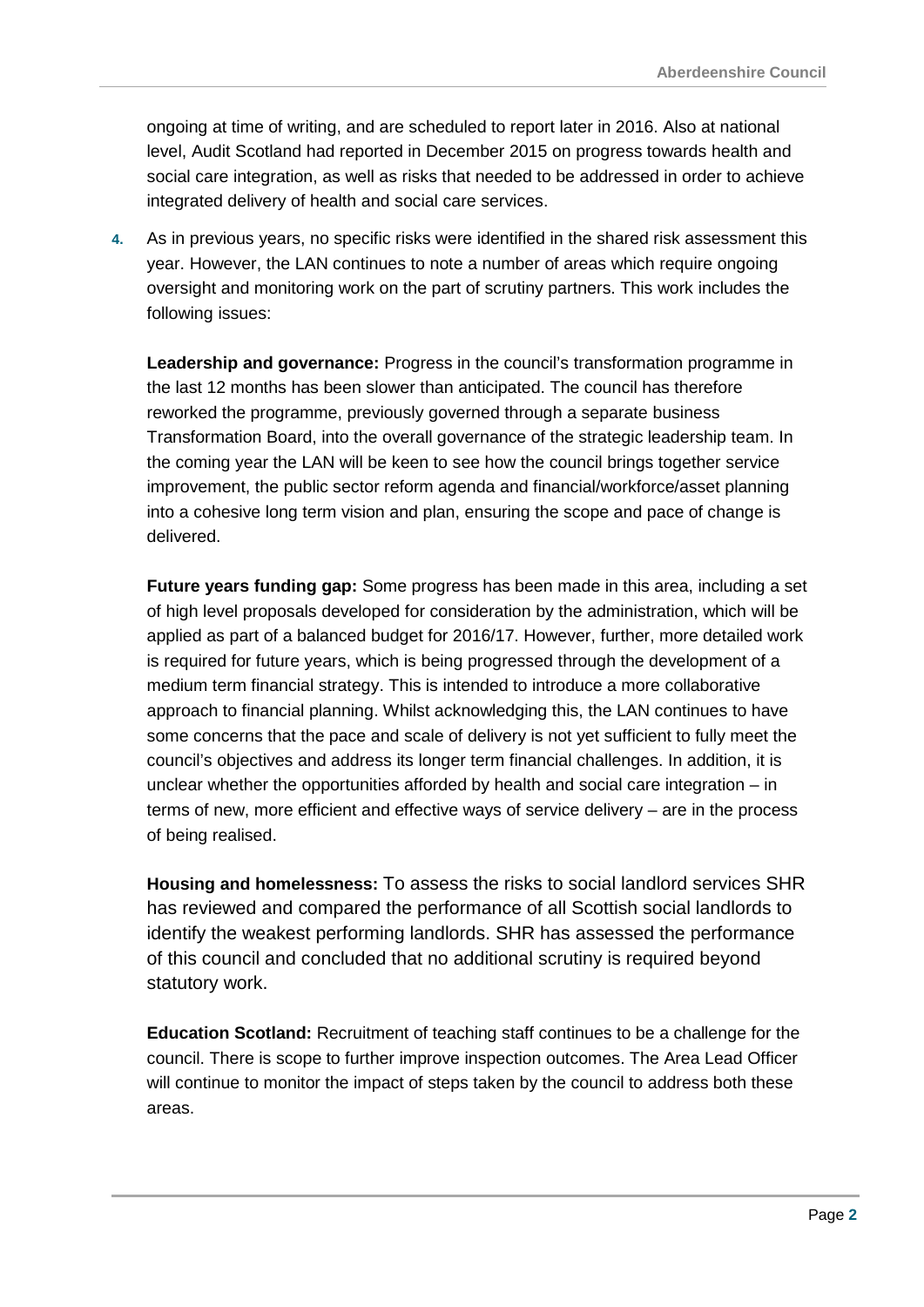#### **Planned scrutiny activity**

- **5.** As shown in Appendix 1, the council may be subject to a range of nationally driven scrutiny activity during 2016/17. For some of their scrutiny activity in 2016/17, scrutiny bodies are still to determine their work programmes, including which specific council areas they will cover. Where a council is to be involved, the relevant scrutiny body will confirm this with the council and the appropriate LAN lead.
- **6.** Audit Scotland plans to undertake performance audit work in three areas covering local government during 2016/17. It will undertake a performance audit on early learning and childcare and a follow-up on audit on self-directed support. Audit Scotland will also carry out audit work on equal pay, but is still considering the focus and outputs of work in this area. Any engagement with councils is still to be determined. Details of future audit work are available on the Audit Scotland website [here.](http://www.audit-scotland.gov.uk/our-work/future-work)
- **7.** More specifically, Audit Scotland will carry out a follow-up audit of Housing Benefit in Aberdeenshire during the second quarter of the year, July – September 2016.
- **8.** In December 2014, the Accounts Commission concluded its review of Best Value and set out principles for a new approach to auditing Best Value. These principles include the need for more frequent assurance on Best Value across all 32 councils, integrating the audit processes, an increased emphasis on driving improvement, and a strong focus on the quality of service experienced by the public and the outcomes achieved.
- **9.** The new approach will be rolled out from October 2016 but will continue to evolve. It will include assessment each year of aspects of Best Value as part of an integrated annual audit and a public report, (Controller of Audit report to the Accounts Commission) for each council at least once in a five year period, which will bring together an overall picture of the council drawn from a range of audit activity. The initial iteration of the rolling programme, which will be reviewed and refreshed annually in response to factors including the SRA, will be presented to the Accounts Commission in April 2016. The results of this current SRA will make a significant contribution to the audit intelligence that will underpin the new approach, and inform the development of the initial programme.
- **10.** 2016 is a transition year. This includes development of the intelligence about each council for the new approach and the handover to new audit appointments. While preparation for the new approach progresses, Best Value audit work will continue. But, appropriate elements of the new approach, such as reporting mechanisms, will also be tested in some councils.
- **11.** The Scottish Government has confirmed in its funding letters to Alcohol and Drugs Partnerships (ADPs) that the Care Inspectorate will undertake Validated Self-Evaluation (VSE) activity with Alcohol and Drug Partnerships. The purpose of this activity is to support the validation of ADP and services' self-assessment of local implementation and service compliance with the Quality Principles: Standard Expectations of Care and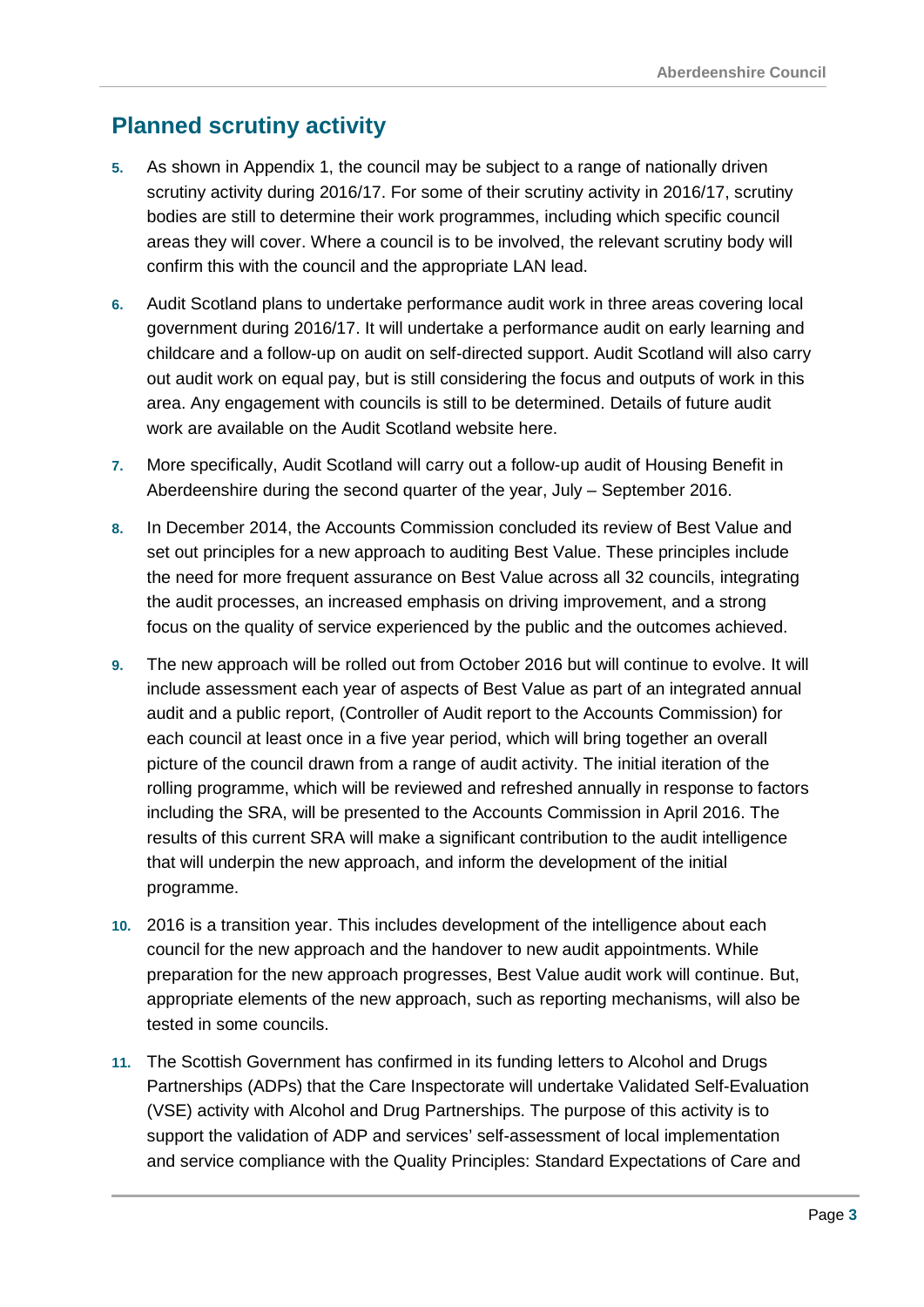Support in Drug & Alcohol Services. The findings from this validation work will be reviewed by the Scottish Government to consider and inform the future programme of national support that will further encourage and support delivery of continued improvements at ADP and service level. It is anticipated that all 30 ADPs will participate. On site activity is likely to commence in March 2016 with a national overview report completed by the end of 2016. The Care Inspectorate will also provide brief, customised feedback to each ADP in order to help build their capacity for self-evaluation.

- **12.** During 2016/17, as part of an ongoing national programme of activity, Education Scotland will support the council in carrying out a validated self-evaluation (VSE) of educational psychology services. In addition, Education Scotland will also be carrying out a review of Careers Information and Guidance services in Aberdeenshire delivered by Skills Development Scotland.
- **13.** The Care Inspectorate will work together with partner regulatory agencies to continue to deliver a coordinated programme of joint scrutiny of Community Planning Partnerships and integration joint boards. Partner agencies are reviewing the methodology for joint inspections of Adults' services. As well as joint strategic scrutiny programmes, the Care Inspectorate will also be reviewing its approach to strategic commissioning, reviewing the validated self-assessment of Alcohol and Drug Partnerships and undertaking a variety of thematic programmes of work.
- **14.** HMICS will continue to inspect local policing across Scotland during 2016/17 as part of its rolling work programme. These inspections will examine, amongst other things, local scrutiny and engagement between Police Scotland and councils. HMICS will identify and notify LANs and the local Policing Divisions to be inspected approximately three months prior to inspection.
- **15.** Along with specific work shown in Appendix 1, routine, scheduled audit and inspection work will take place through the annual audit process and the ongoing inspection of school and care establishments by Education Scotland and the Care Inspectorate respectively.

#### **March 2016**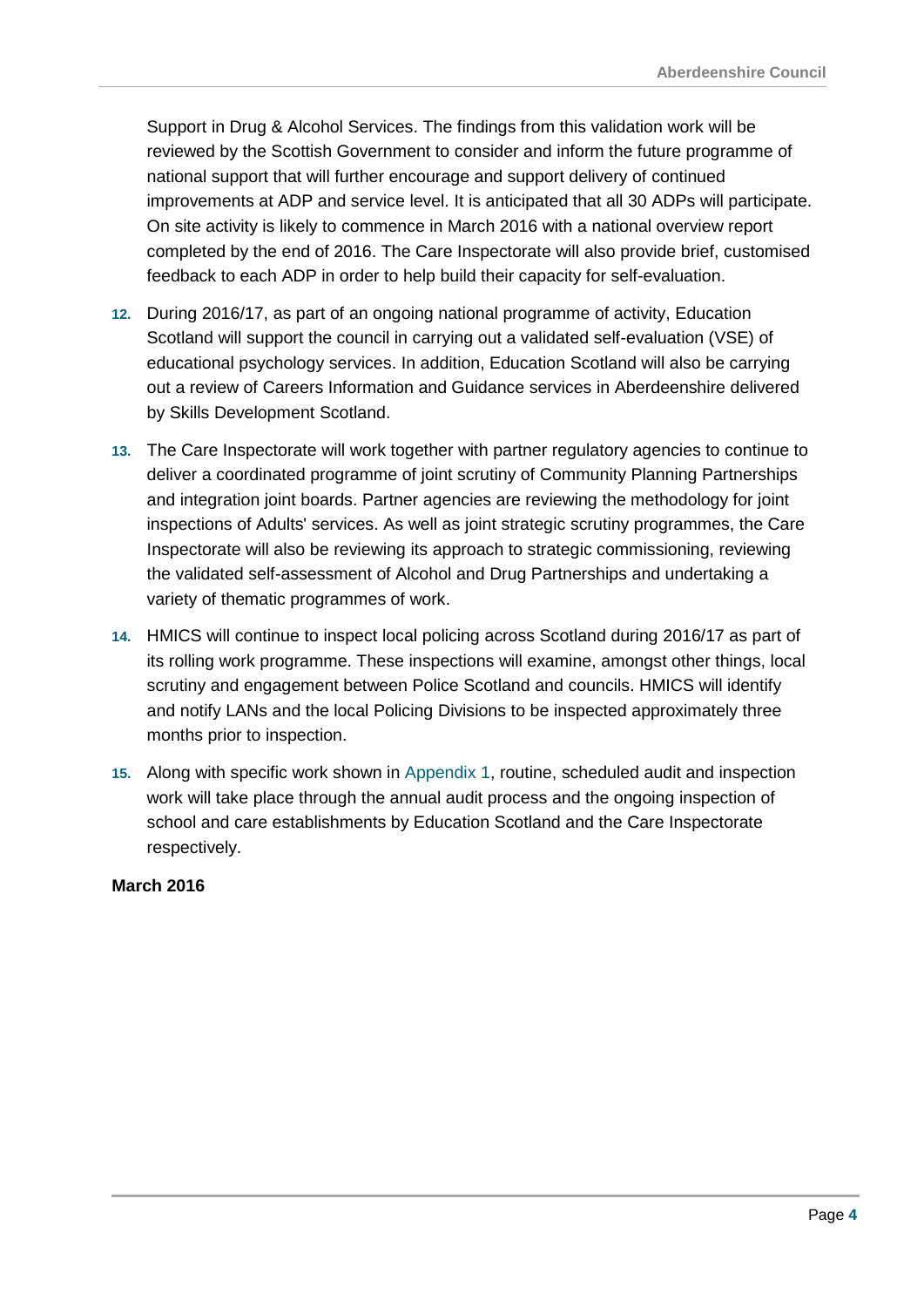#### **Appendix 1: Scrutiny plan**

| <b>Scrutiny body</b>                                     | <b>Scrutiny activity</b>                                                                                                                                                                                                                                                                                                                                                                                              | <b>Date</b>                       |
|----------------------------------------------------------|-----------------------------------------------------------------------------------------------------------------------------------------------------------------------------------------------------------------------------------------------------------------------------------------------------------------------------------------------------------------------------------------------------------------------|-----------------------------------|
| <b>Audit Scotland</b>                                    | Audit Scotland will undertake a performance audit on early To be confirmed<br>learning and childcare and a follow-up on audit on self-<br>directed support. Audit Scotland will also carry out audit<br>work on equal pay, but is still considering the focus and<br>outputs of work in this area. Any engagement with<br>councils is still to be determined.                                                         |                                   |
|                                                          | Audit of Housing Benefit in Aberdeenshire.                                                                                                                                                                                                                                                                                                                                                                            | July - September 2016             |
| Care Inspectorate and<br>Scotland                        | Services for children and young people: The Care<br>Healthcare Improvement Inspectorate report on the joint inspection of services for<br>children, published in October 2015, highlighted some key<br>areas for development. The link inspector will work with<br>the council and its community planning partners with a<br>view to monitoring the partnership's progress in<br>addressing the need for improvement. | During April 2016 -<br>March 2017 |
|                                                          | Validated Self-Evaluation (VSE) activity with Alcohol and<br>Drug Partnerships.                                                                                                                                                                                                                                                                                                                                       | To be confirmed                   |
| <b>Education Scotland</b>                                | Validated self-evaluation (VSE) of educational psychology<br>services.                                                                                                                                                                                                                                                                                                                                                | Between August-<br>December 2016  |
| Her Majesty's<br>Inspectorate of<br>Constabulary (HMICS) | To be confirmed                                                                                                                                                                                                                                                                                                                                                                                                       |                                   |
| Her Majesty's Fire<br>Service Inspectorate<br>(HMFSI)    | To be confirmed                                                                                                                                                                                                                                                                                                                                                                                                       |                                   |
| Scottish Housing<br>Regulator (SHR)                      | The Scottish Housing Regulator (SHR) will publish the<br>findings of its thematic inquiry work completed during<br>2015-16. It will carry out further thematic inquiries during<br>2016-17.                                                                                                                                                                                                                           | To be determined                  |
|                                                          | SHR will also review the Charter data submitted by<br>landlords and carry out data accuracy visits during the<br>second quarter of 2016/17. If the council is to be involved<br>in a thematic inquiry or a data accuracy visit SHR will<br>confirm this directly with the council and the LAN lead.                                                                                                                   | Quarter 2                         |